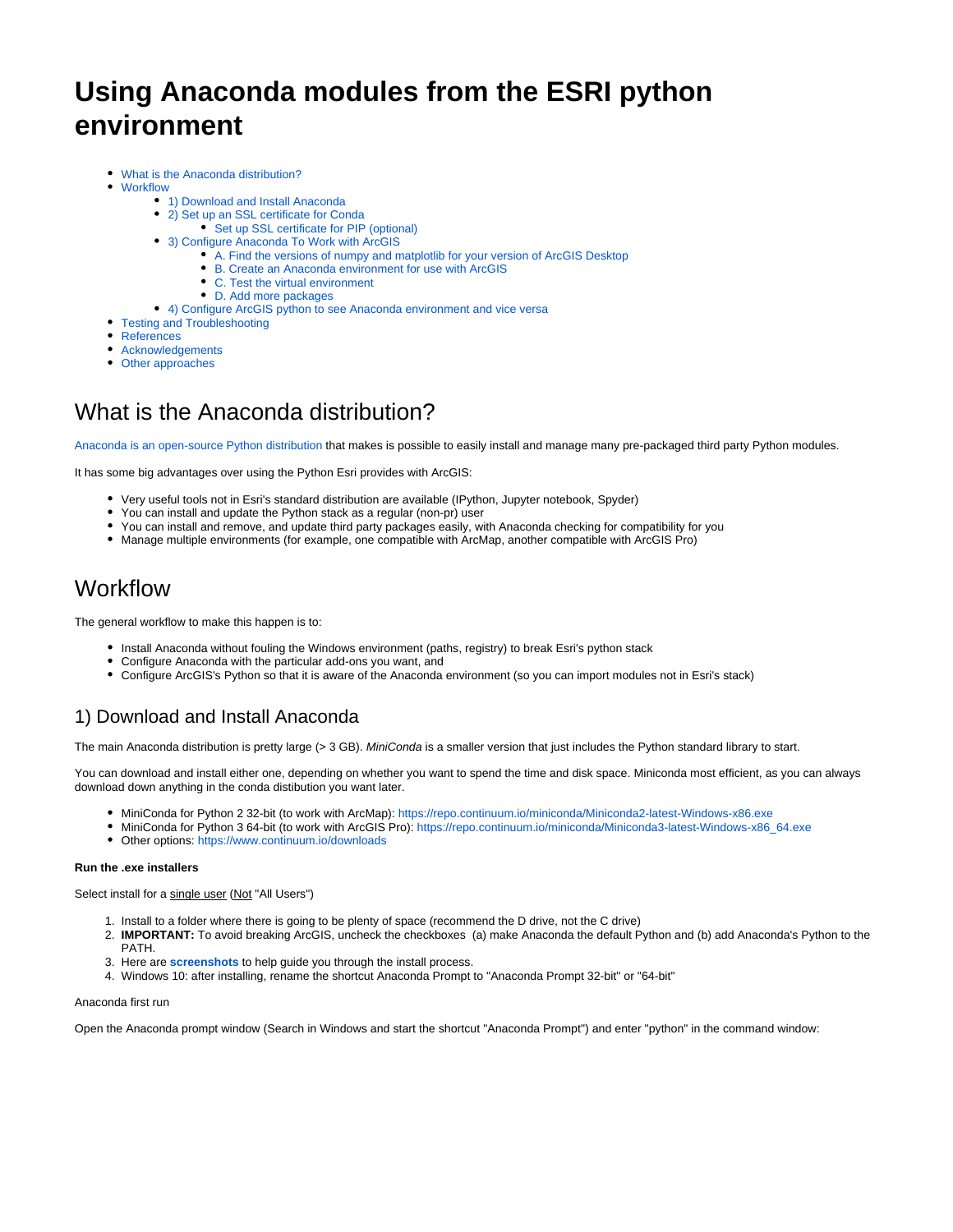### **First Anaconda Session**

```
(D:\Users\jwpowell\Miniconda2) C:\Users\jwpowell>python
Python 2.7.13 |Continuum Analytics, Inc.| (default, May 11 2017, 14:07:41) [MSC v.1500 32 bit (Intel)] on win32
Type "help", "copyright", "credits" or "license" for more information.
Anaconda is brought to you by Continuum Analytics.
Please check out: http://continuum.io/thanks and https://anaconda.org
>>>
```
At this point, you have a nice Anaconda Python setup (~ 225 MB) that's spiffy and new and totally useless with ArcMap.

## <span id="page-1-0"></span>2) Set up an SSL certificate for Conda

The Department of Interior is now requiring SSL encryption. This means you cannot download Anaconda packages without an SSL certificate in place.

- 1. Download the DOI certificate: <http://sslhelp.doi.net/docs/DOIRootCA2.cer>to your Downloads folder [\(details on SSL setup\)](https://github.com/usgs/best-practices/tree/master/ssl)
- 2. Open "Anaconda Prompt" window
- 3. Set up the certificate to use it with Conda

#### **Windows Command Prompt**

```
mkdir %USERPROFILE%\.certificates
copy %USERPROFILE%\Downloads\DOIRootCA2.cer %USERPROFILE%\.certificates
conda config --set ssl_verify %USERPROFILE%\.certificates\DOIRootCA2.cer
```
## <span id="page-1-1"></span>**Set up SSL certificate for PIP (optional)**

If you plan to use the pip utility to download and install packages not included in the Conda distribution, set up a certificate for pip:

```
Windows Command Prompt
mkdir %APPDATA%\pip
(echo [global] & echo cert=%USERPROFILE%\.certificates\DOIRootCA2.cer) > %APPDATA%\pip\pip.ini
```
## <span id="page-1-2"></span>3) Configure Anaconda To Work with ArcGIS

The following workflow will demonstrate how set up a custom Python environment within Anaconda that has the same modules installed as ArcGIS Python, and then add a compatible version of Spyder and Jupyter.

The following example is for ArcGIS 10.4.1, assuming you have successfully installed MiniConda 2 32-bit (as above).

## <span id="page-1-3"></span>**A. Find the versions of numpy and matplotlib for your version of ArcGIS Desktop**

The critical modules for ArcGIS compatibility can be determined from your Desktop or Pro Python command line.

(Or you can just look at the list below under B.)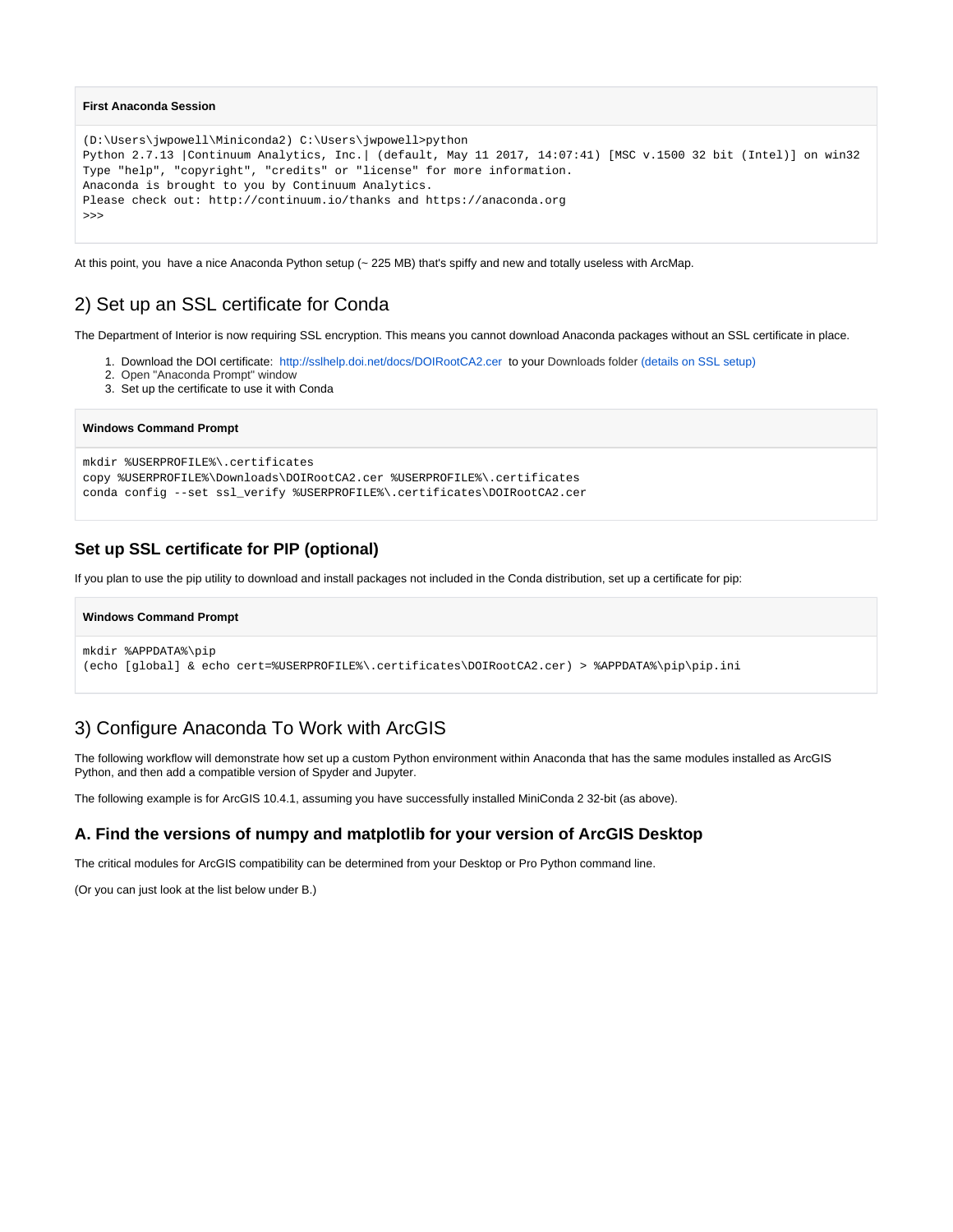### **Python script for ArcGIS Python window**

```
# pyversions.py - report ArcGIS Python modue versions
# Example output:
# C:\ArcGIS\Pro\bin\ArcGISPro.exe
# Python 3.5.2 |Continuum Analytics, Inc.| (default, Jul 5 2016, 11:41:13) [MSC v.1900 64 bit (AMD64)]
# matplotlib 1.5.3
# numpy 1.11.2
# scipy 0.18.1
import sys
import os
ff = "\{\} \{\}"
try:
    print(sys.executable)
    print(ff.format("Python", sys.version))
     import matplotlib
     print(ff.format("matplotlib", matplotlib.__version__))
    import numpy
    print(ff.format("numpy", numpy.__version__))
     import scipy
    print(ff.format("scipy", scipy.__version__))
except:
    pass
```
## <span id="page-2-0"></span>**B. Create an Anaconda environment for use with ArcGIS**

We'll also include a few other modules that we know are shipped in the ArcGIS Python stack.

- 1. Open the Anaconda prompt (32 or 64, depending on the ArcGIS environment you are integrating with)
- 2. Create a compatible environment
	- a. 32-bit 2.7 (ArcMap, ArcCatalog)

ArcGIS 10.2.2: conda create -n arc1022 python=2.7.5 numpy=1.7.1 matplotlib=1.3.0 pyparsing xlrd xlwt console\_shortcut ArcGIS 10.3.1: conda create -n arc1031 python=2.7.8 numpy=1.7.1 matplotlib=1.3.0 pyparsing xlrd xlwt console\_shortcut ArcGIS 10.4.1: conda create -n arc1041 python=2.7.10 numpy=1.9.2 matplotlib=1.4.3 scipy=0.16.0 pandas pyparsing xlrd xlwt console\_ shortcut \*NOTE\* Esri shipped 0.15.0, but I needed to use 0.16.0 to have conda work ArcGIS 10.5: conda create -n arc105 python=2.7.12 numpy=1.9.2 matplotlib=1.4.3 scipy=0.17.0 pandas pyparsing xlrd xlwt console\_sho

rtcut

ArcGIS 10.5.1: conda create -n arc1051 python=2.7.13 numpy=1.9.3 matplotlib=1.5.2 scipy=0.17.0 pandas pyparsing xlrd xlwt console\_ shortcut

ArcGIS 10.6.1: conda create -n arc1061 python=2.7.14 numpy=1.9.3 matplotlib=1.5.2 scipy=0.17.0 pandas pyparsing xlrd xlwt console\_ shortcut

- b. 64-bit 2.7 ArcGIS Desktop Background Geoprocessing
	- Same as above for each version, from Anaconda 64-bit prompt, for example:

c. 64-bit Python 3 ArcGIS Pro (from <u>Anaconda 64 bit</u> prompt). conda create -n arc105x64 python=2.7.12 numpy=1.9.2 matplotlib=1.4.3 scipy=0.17.0 pandas pyparsing xlrd xlwt console\_shortcut

ArcGIS Pro 1.2: conda create -n arcpro12 python=3.4.3 numpy=1.9.3 matplotlib=1.4.3 scipy=0.16.0 pandas pyparsing xlrd xlwt console\_s hortcut

ArcGIS Pro 1.3: conda create -n arcpro13 python=3.4.4 numpy=1.10 matplotlib=1.4.3 scipy=0.16.1 pandas pyparsing xlrd xlwt console\_s hortcut

ArcGIS Pro 2.0: conda create -n arcpro20 python=3.5.2 numpy=1.11.2 matplotlib=1.5.3 scipy=0.18.1 pandas pyparsing xlrd xlwt console \_shortcut

ArcGIS Pro 2.2.1: conda create -n arcpro22 python=3.6.5 numpy=1.14.2 matplotlib=2.2.2 scipy=1.0.1 pandas pyparsing xlrd xlwt console \_shortcut

- 3. The conda tool will:
	- Determine that the specified package versions are compatible with each other.
	- Find any packages on which these depend and determine most recent versions that are compatible with what you've asked for, if not completely specified.
	- Show you what it plans to do and prompts you to continue.
	- Download (only) the packages you need to "overlay" onto the base environment to get the environment you have specified.
	- Set up a environment subdirectory, (D:\Users\jwpowell\Miniconda2\envs\arc1041 in our example) installing the downloaded packages into it. This adds up to about 1.5 GB in our ArcGIS 10.4.1 example.
	- The console\_shortcut conda package will adds a shortcut to your Windows start menu that directly starts up your environment. (Note, if you remove the environment, you will have to delete it yourself.)
	- Windows 10 note: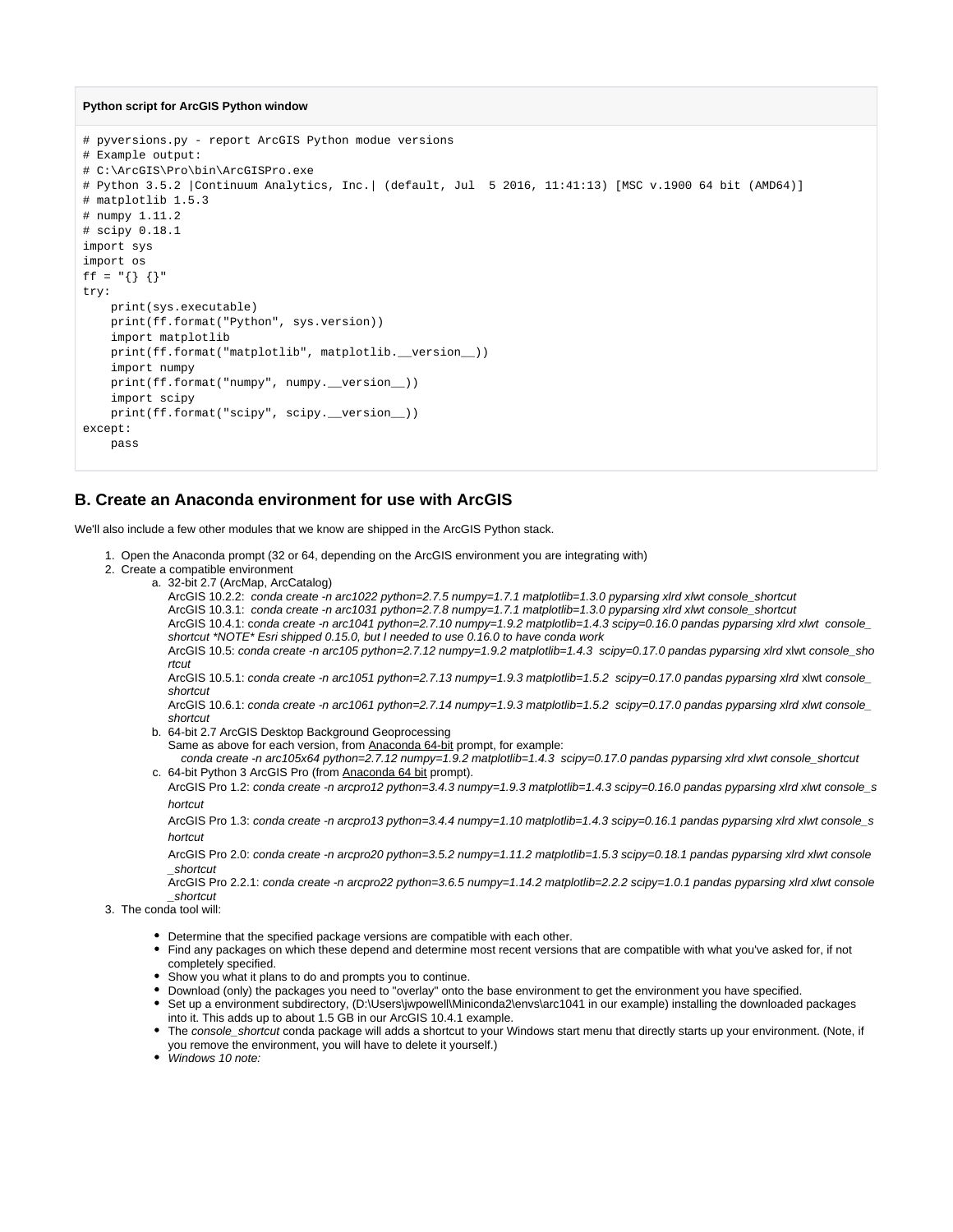Windows 10 won't show a start menu item if the name of an item/shortcut within the new group matches a shortcut name in another group and has the same target (e.g. both 'Anaconda2 (32-bit)' and 'Anaconda2 (64-bit)' have a shortcut named 'Anaconda Prompt' with a target of cmd.exe which confuses Windows 10). So, when Miniconda2 32-bit (and/or 64-bit) is installed edit the 'Properties' of 'Anaconda Prompt' -> General tab -> rename to 'Anaconda Prompt 32-bit'. Also, rename each shortcut that is created for environments for 32-bit or 64-bit similarly for consistency. For example, if you created a new virtual environment in Anaconda 32-bit named arc1041 then you would rename the shortcut from 'Anaconda Prompt (arc1041)' to 'Anaconda Prompt 32-bit (arc1041).

## <span id="page-3-0"></span>**C. Test the virtual environment**

Open an Anaconda command window and load the virtual environment.

```
Anaconda command prompt
C:\Users\jwpowell> conda info --envs
# conda environments:
#
arc1041 D:\Users\jwpowell\Miniconda2\envs\arc1041
root * D:\Users\jwpowell\Miniconda2
D:\Users\jwpowell>activate arc1041
Activating environment "arc1041"...
[arc1022] D:\Users\jwpowell> conda list
# packages in environment at D:\Users\jwpowell\Miniconda2\envs\arc1041:
#
dateutil 2.4.1 py27_0
matplotlib 1.3.0 np17py27_0
numpy 1.7.1 py27_3
...
```
## <span id="page-3-1"></span>**D. Add more packages**

You can add more packages using **conda install,** but make sure you specify version numbers for these that won't change the Python modules required to stay compatible with ArcGIS's Python stack.

Let's add the Jupyter notebook and the Spyder IDE which are both popular additions to your toolbox.

Specifying the list of module versions (ARCLIST) here ensures the environment will still work with ArcGIS 10.4.1.

#### **Anaconda command prompt**

```
set ARCLIST=python=2.7.10 numpy=1.9.2 matplotlib=1.4.3 scipy=0.16.0 pandas pyparsing xlrd xlwt
conda install -n arc1041 %ARCLIST% jupyter spyder
...
The following NEW packages will be INSTALLED:
...
```
### **Pinning dependencies**

Conda does provide a [method for pinning dependencies to an environment](https://conda.io/docs/faq.html#pinning-packages) so you don't have to specify them each time (as: ARCLIST above). You need to list these packages in a filed called pinned in the conda-meta folder.

```
Anaconda command prompt
C:\Users\jwpowell> activate arc1041
(arc1041) C:\Users\jwpowell>(echo python ==2.7.10 & echo numpy ==1.9.2 & echo matplotlib ==1.4.3 & echo scipy
==0.16.0) > %CONDA PREFIX%\conda-meta\pinned
(arc1041) C:\Users\jwpowell>type %CONDA_PREFIX%\conda-meta\pinned
python ==2.7.10
numpy == 1.9.2matplotlib == 1.4.3scipy == 0.16.0
```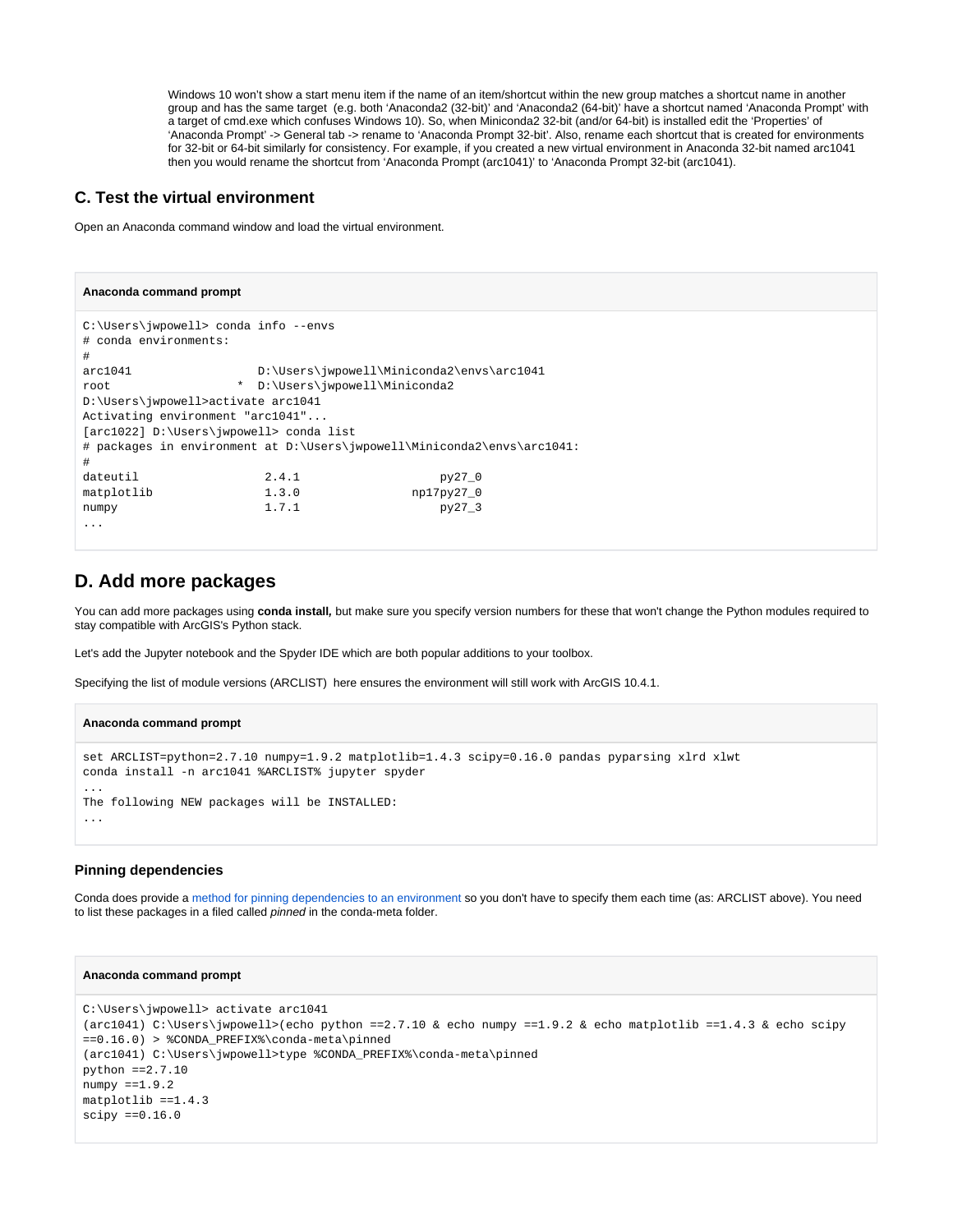Now that this has been set up, conda install -n arc1041 scipy-0.18.1 will generate an error, and conda install six will update six to the highest version compatible with the pinned modules.

### **Finding more packages**

You can search for more packages available in conda with **conda search.** There's a [nice list on the Anaconda website](https://docs.continuum.io/anaconda/packages/pkg-docs) that describes them all.

You're not limited to adding only packages to which conda has access to your new environment. Here's an example on how to install a commonly desired GIS-related package (**shapely**) into a conda virtual environment using the python **pip** utility:

<http://deparkes.co.uk/2015/01/29/install-shapely-on-anaconda/>

## <span id="page-4-0"></span>4) Configure ArcGIS python to see Anaconda environment and vice versa

This can most easily be done (personal opinion) with a Python usercustomize.py startup script

- Install Anaconda, setup environment to match your ArcGIS version
- Download (and rename from .py.txt to .py) this script: ([usercustomize.py.txt\)](https://my.usgs.gov/confluence/download/attachments/533759159/usercustomize.py.txt?version=12&modificationDate=1499374018550&api=v2) -- and edit it to match your setup:

#### **Edit block in usercustomize.txt**

```
###########################################
# Edit here match your setup
# These paths must match your Anaconda setup exactly.
# Anaconda home folders
conda_arcmap_home = r"D:\Users\jwpowell\Miniconda2"
conda_arcmap64_home = r"D:\Users\jwpowell\Miniconda3x64"
conda_arcpro_home = r"D:\Users\jwpowell\Miniconda3x64"
# anaconda environments set up to match Desktop and Pro
conda_arcmap_env = "arc1041"
conda_arcmap64_env = "arc1041x64"
conda_arcpro_env = "arcpro13"
# ArcGIS Pro install folder
default_pro_path = r"C:\ArcGIS\Pro"
# change to false after testing done
debug = True
# do not edit below this line
###########################################
```
IMPORTANT - Test and debug this script by running it from python.exe for each of your environments. (See examples in the script header.)

Create a user-specific site packages folder and place the script in the folder with the name usercustomize.py. The [user site-packages folder](https://www.python.org/dev/peps/pep-0370/) path can be found with: python -m site --user-site Usually: C:\Users\username\AppData\Roaming\Python\Python27\site-packages (ArcGIS Desktop) C:\Users\username\AppData\Roaming\Python\Python34\site-packages (ArcGIS Pro, Python35 for Pro 2.0)

#### **Command prompt**

```
:: Python 2.7
mkdir %APPDATA%\Python\Python27\site-packages
copy usercustomize.py %APPDATA%\Python\Python27\site-packages
:: Python 3.4
mkdir %APPDATA%\Python\Python34\site-packages
copy usercustomize.py %APPDATA%\Python\Python34\site-packages
```